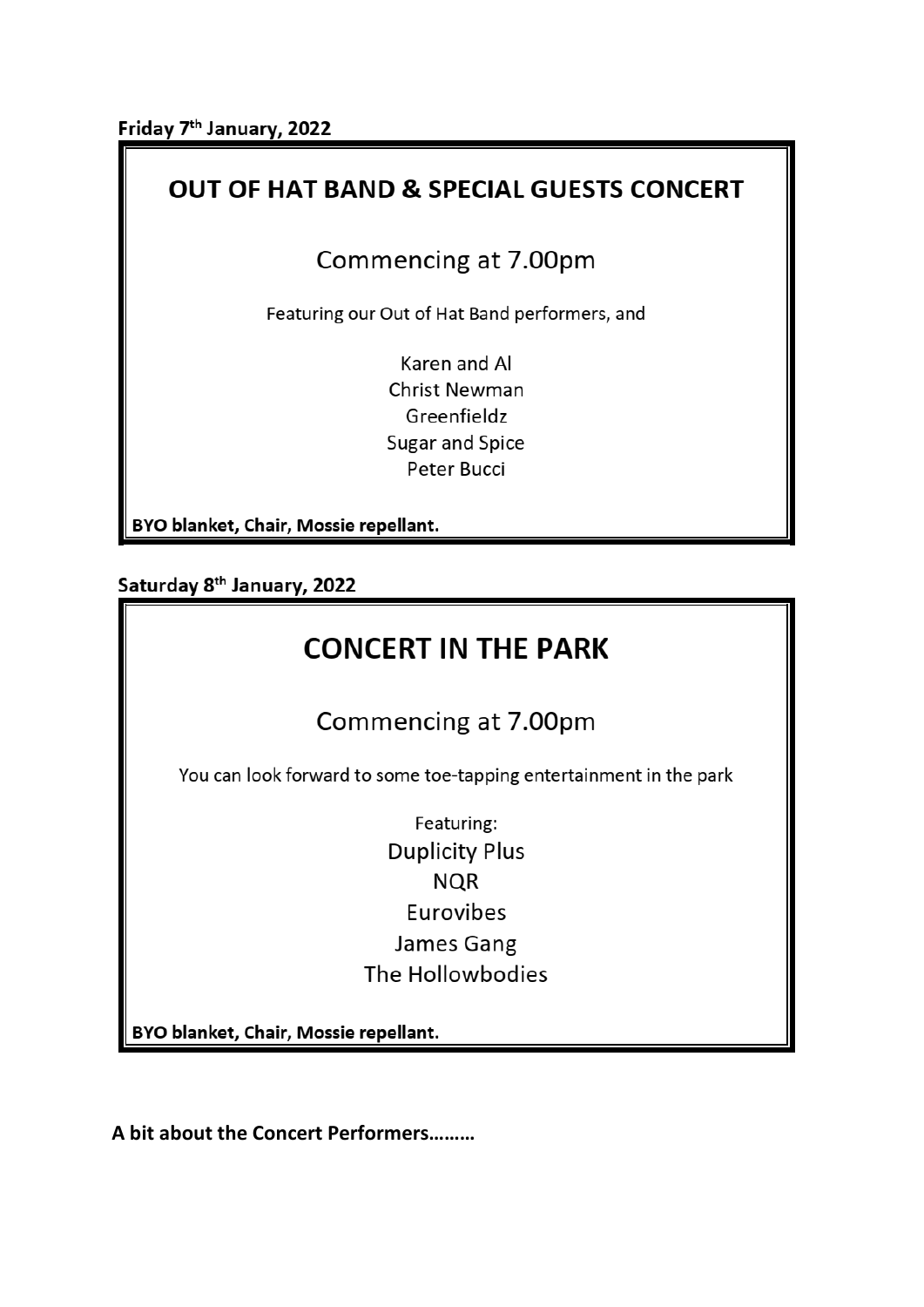

**Duplicity Plus:** Sue Kidd vocals, ukulele and percussion and Brendan Canty on uke, bass, guitar and vocals, covering a range of musical genres from Jazz and Blues, to Rock, Pop and Folk. They will be joined tonight by a collective of fun loving musicians…..big stage = big sound.



**Not Quite Right**: A Dixie band but not too serious- lots of old gems and quite a bit of variety. Allan Auman -trumpet and vocals, Richard Desmond – trombone and vocal, Barry Law – keyboard, David O'Sullivan on drums, Hilton Vermaas -bass and our own David Auman on guitar and vocals.

**Eurovibes:** A newly formed group of Melbournites. You can expect a foot tapping, lively stage presence, with a taste of European musical tradition, exploring folklore and anthemic explorations of the Middle East. The ensemble is made up of Sue Ferguson, Jonathan Hicks, Kieran and Michelle Butler.